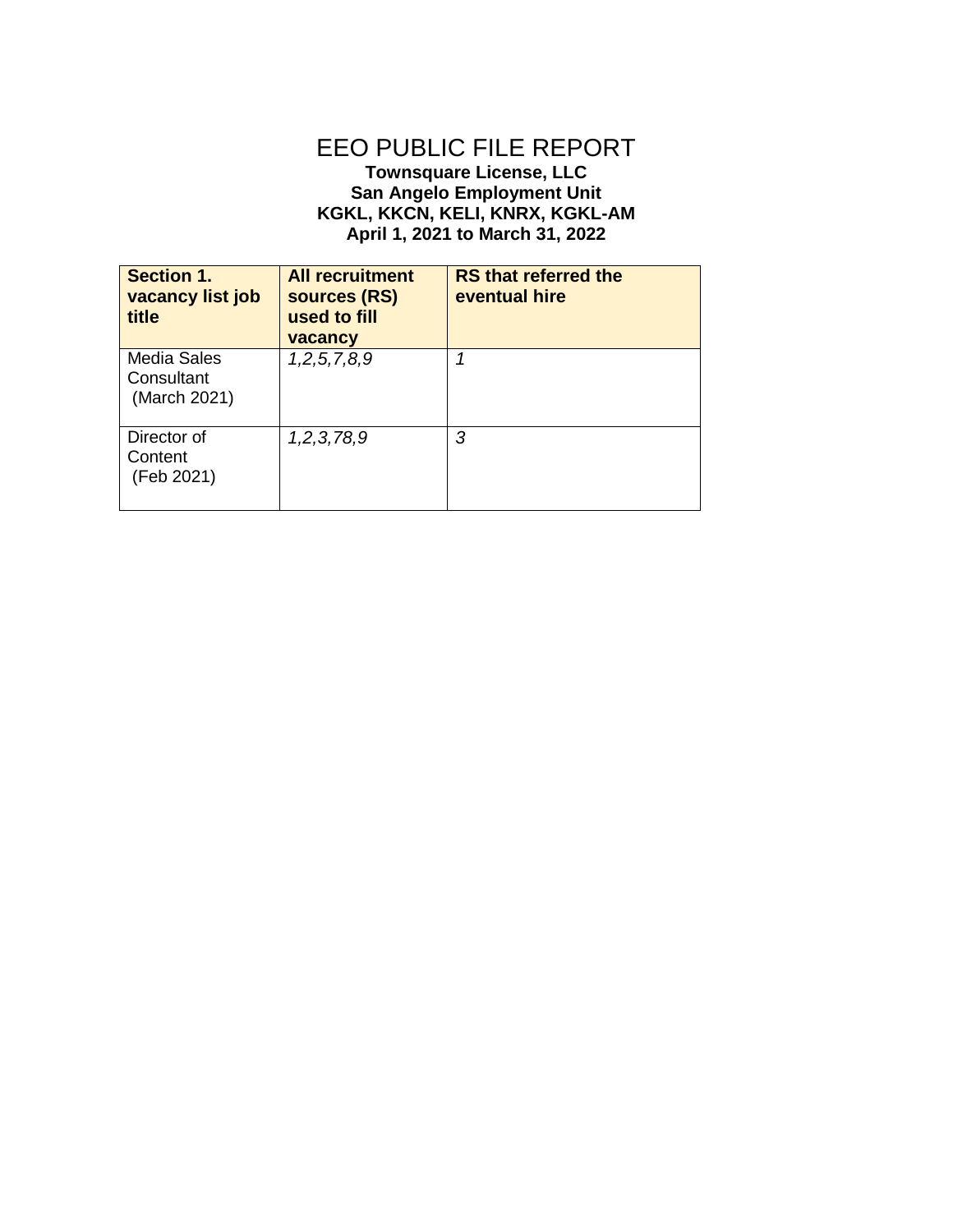| Section 2.<br><b>Recruitment</b><br><b>Source List RS</b><br>Number | <b>RS</b> Information                                                                                                   | <b>RS</b><br><b>Entitled to</b><br>Vacancy<br>Notificatio<br>$n$ ?<br>(Yes/No) | No. of Interviews<br>Referred by RS<br>over 12-month<br>period |
|---------------------------------------------------------------------|-------------------------------------------------------------------------------------------------------------------------|--------------------------------------------------------------------------------|----------------------------------------------------------------|
| 1                                                                   | Townsquare Media - San Angelo<br>1301 S. Abe Street<br>San Angelo, TX 76903<br>325.655.7161                             | N                                                                              | 4                                                              |
| $\overline{2}$                                                      | <b>Corporate Office Recruitment</b>                                                                                     | N                                                                              | $\mathbf{1}$                                                   |
| 3                                                                   | <b>Referrals</b>                                                                                                        | N                                                                              | $\overline{2}$                                                 |
| $\overline{4}$                                                      | <b>Texas Association of</b><br><b>Broadcasters</b><br>502 W. 11th St Ste 200<br><b>Austin, TX 78701</b><br>512-322-9944 | $\overline{\mathsf{N}}$                                                        | $\overline{0}$                                                 |
| 5                                                                   | <b>Angelo State University</b><br>2601 W Ave N<br>San Angelo, TX 76904<br>325-942-2130                                  | $\mathsf{N}$                                                                   | $\overline{0}$                                                 |
| 6                                                                   | <b>Howard College</b><br>3501 US 67<br>San Angelo, TX 76904<br>325.481.8318                                             | N                                                                              | $\overline{0}$                                                 |
| $\overline{7}$                                                      | Linked In                                                                                                               | $\mathsf{N}$                                                                   | $\overline{2}$                                                 |
| 8                                                                   | Indeed.com                                                                                                              | N                                                                              | $\overline{0}$                                                 |
| 9                                                                   | Glassdoor.com                                                                                                           | N                                                                              | $\overline{0}$                                                 |
|                                                                     | <b>Total Numbers of Interviews over</b><br>12 Month Period:                                                             |                                                                                | 9                                                              |